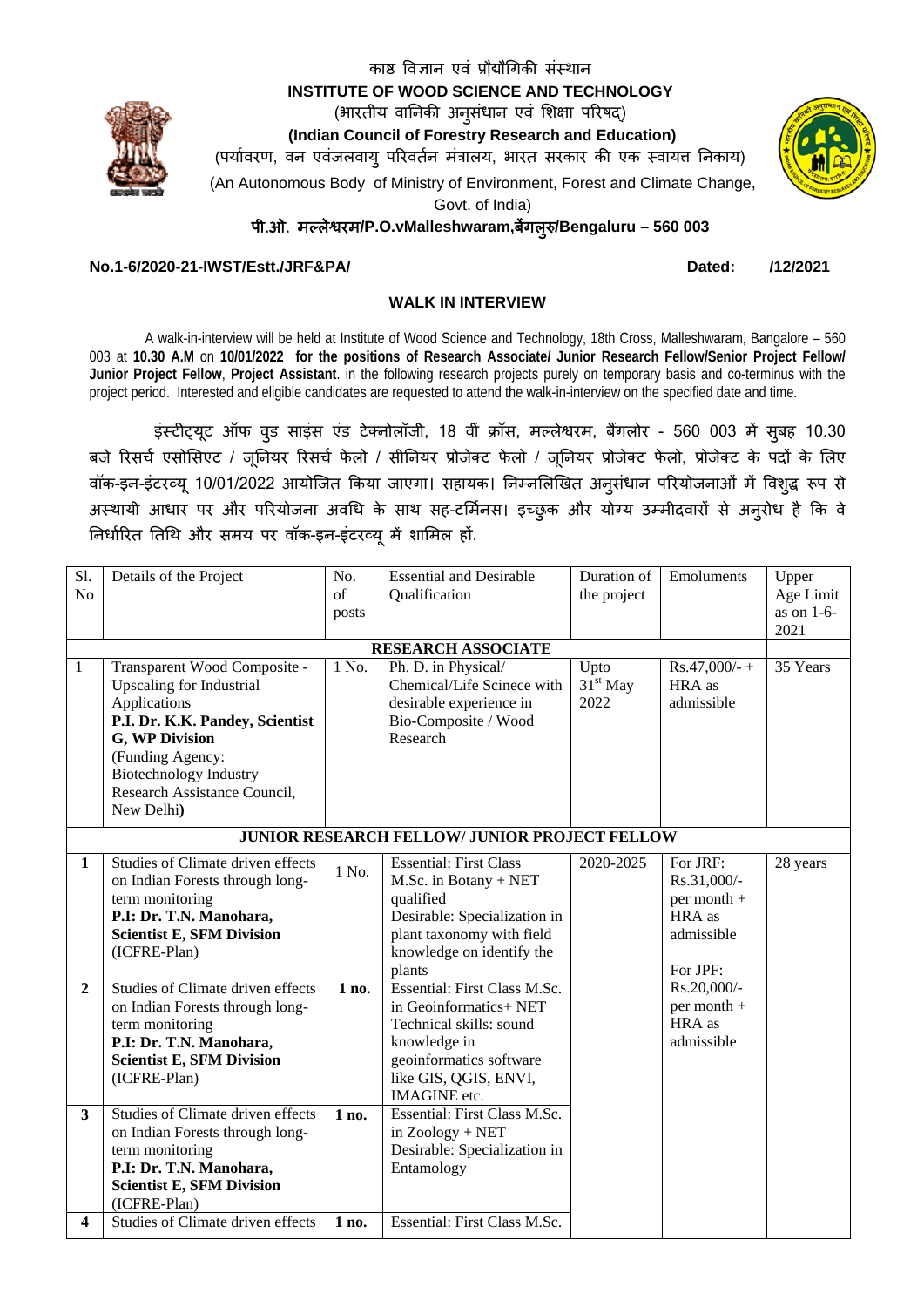|                | on Indian Forests through long-   |          | in Wildlife Sciences/                        |           |               |          |
|----------------|-----------------------------------|----------|----------------------------------------------|-----------|---------------|----------|
|                | term monitoring                   |          | $Biodiversity + NET$                         |           |               |          |
|                | P.I: Dr. T.N. Manohara,           |          | Desirable: Working                           |           |               |          |
|                | <b>Scientist E, SFM Division</b>  |          | experience in special data                   |           |               |          |
|                | (ICFRE-Plan)                      |          | analysis and handling of                     |           |               |          |
|                |                                   |          | Arc GIS, QGIS and R-                         |           |               |          |
|                |                                   |          | Software                                     |           |               |          |
| 5              | Studies of Climate driven effects | 1 no.    | Essential: First Class M.Sc.                 |           |               |          |
|                | on Indian Forests through long-   |          | in Statistics/ Agriculture                   |           |               |          |
|                | term monitoring                   |          | wit specialization in                        |           |               |          |
|                | P.I: Dr. T.N. Manohara,           |          | statistics +NET                              |           |               |          |
|                | <b>Scientist E, SFM Division</b>  |          |                                              |           |               |          |
|                | (ICFRE-Plan)                      |          |                                              |           |               |          |
|                |                                   |          | SENIOR PROJECT FELLOW/ JUNIOR PROJECT FELLOW |           |               |          |
| $\mathbf{1}$   |                                   | $1$ no.  | <b>Essential: Post Graduate</b>              | January   | Rs. 23,000/-  | 32 years |
|                | Development<br>and                |          | degree (in Wood Science                      | $2022 -$  | per month     |          |
|                | standardization<br>of<br>non      |          | and Technology/Physics/                      | October   | $+HRA$ as     |          |
|                | destructive method for detection  |          | Chemistry) Or M Tech/                        | 2022      | admissible    |          |
|                | of anomalies using ultrasonic     |          | ME (Mechanical/                              |           | for SPF       |          |
|                | techniques in red wood            |          | Electrical/Computer                          |           |               |          |
|                | P.I.: Dr. S.R. Shukla, Scientist  |          | Science)                                     |           | And           |          |
|                | G, WPU Division                   |          | Desirable: JPF or SPF will                   |           |               |          |
|                |                                   |          | be offered based on the                      |           | Rs. 20000/-   | 28 years |
|                | (WIPRO Consultancy Project)       |          | duration of work                             |           | per month     |          |
|                |                                   |          | experience in the relevant                   |           | $+HRA$ as     |          |
|                |                                   |          | field after post-graduation                  |           | admissible    |          |
|                |                                   |          |                                              |           | for JPF       |          |
|                |                                   |          | <b>JUNIOR PROJECT FELLOW</b>                 |           |               |          |
| $\mathbf{1}$   | Selection of plus trees and       |          | <b>Essential:</b> First Class                | Upto      | Rs.20,000/-   | 28 years |
|                | establishment of progeny trials   | 1 No.    | M.Sc. in Forestry or M.Sc.                   | March     | per month +   |          |
|                | P.I: Dr. B.N. Divakara,           |          | in Agriculture                               | 2024      | HRA as        |          |
|                | <b>Scientist-F, SFM Division</b>  |          |                                              |           | admissible    |          |
|                | (AICRP – Red Sanders)             |          | Desirable: Willing to do                     |           |               |          |
|                |                                   |          | extensive field survey and                   |           |               |          |
|                |                                   |          | field work                                   |           |               |          |
| $\overline{2}$ | Thermal treatment of fire         |          | First Class M.Sc. in Wood                    | 2021-2024 | Rs.20,000/-   | 28 years |
|                | retardant impregnated wood for    | 1 No.    | Science and Technology/                      |           | per month +   |          |
|                | improvement of its properties     |          | Chemistry                                    |           | HRA as        |          |
|                | P.I.: Sri. Ritesh Kumar D         |          |                                              |           | admissible    |          |
|                | Ram, Scientist-E                  |          |                                              |           |               |          |
|                | WP Division (ICFRE-Plan)          |          |                                              |           |               |          |
| 3              | Spatio-temporal land use          | 1 No.    | First Class M.Sc. in                         | 2021-2024 | Rs.20,000/-   | 28 years |
|                | patterns and the relationship     |          | Forestry/Environmental                       |           | $per month +$ |          |
|                | between green areas and           |          | Science                                      |           | HRA as        |          |
|                | biophysical features              |          |                                              |           | admissible    |          |
|                | P.I: Dr. B.N. Divakara,           |          |                                              |           |               |          |
|                | <b>Scientist-F, SFM Division</b>  |          |                                              |           |               |          |
|                | (DBT)                             |          |                                              |           |               |          |
| $\overline{4}$ | Assessment of demand and          | 1 No.    | First Class M.Sc. in                         | 3 years   | Rs.20,000/-   | 28 years |
|                | supply of Timber, Fuel wood       |          | Forestry/ Agriculture with                   |           | $per month +$ |          |
|                | and Fodder in India               |          | good knowledge of                            |           | HRA as        |          |
|                | P.I.: Dr. Ritesh Tailor,          |          | <b>Statistics</b>                            |           | admissible    |          |
|                | Scientist-C                       |          |                                              |           |               |          |
|                | Extension Division (AICRP 12)     |          |                                              |           |               |          |
| 5              | Dalbergia latifolia Roxb.         | $2$ nos. | Essential: First Class M.Sc.                 | 2020-2025 | Rs.20,000/-   | 28 years |
|                | P.I: Dr. T.N. Manohara,           |          | in Botany/Forestry/                          |           | per month     |          |
|                | <b>Scientist E, SFM Division</b>  |          | Environmental Science/                       |           | $+HRA$ as     |          |
|                | AICRP-28                          |          | Zoology/Ecology                              |           | admissible    |          |
|                |                                   |          |                                              |           |               |          |
|                |                                   |          | Desirable: Research                          |           |               |          |
|                |                                   |          | knowledge and experience                     |           |               |          |
|                |                                   |          | in plant taxonomy                            |           |               |          |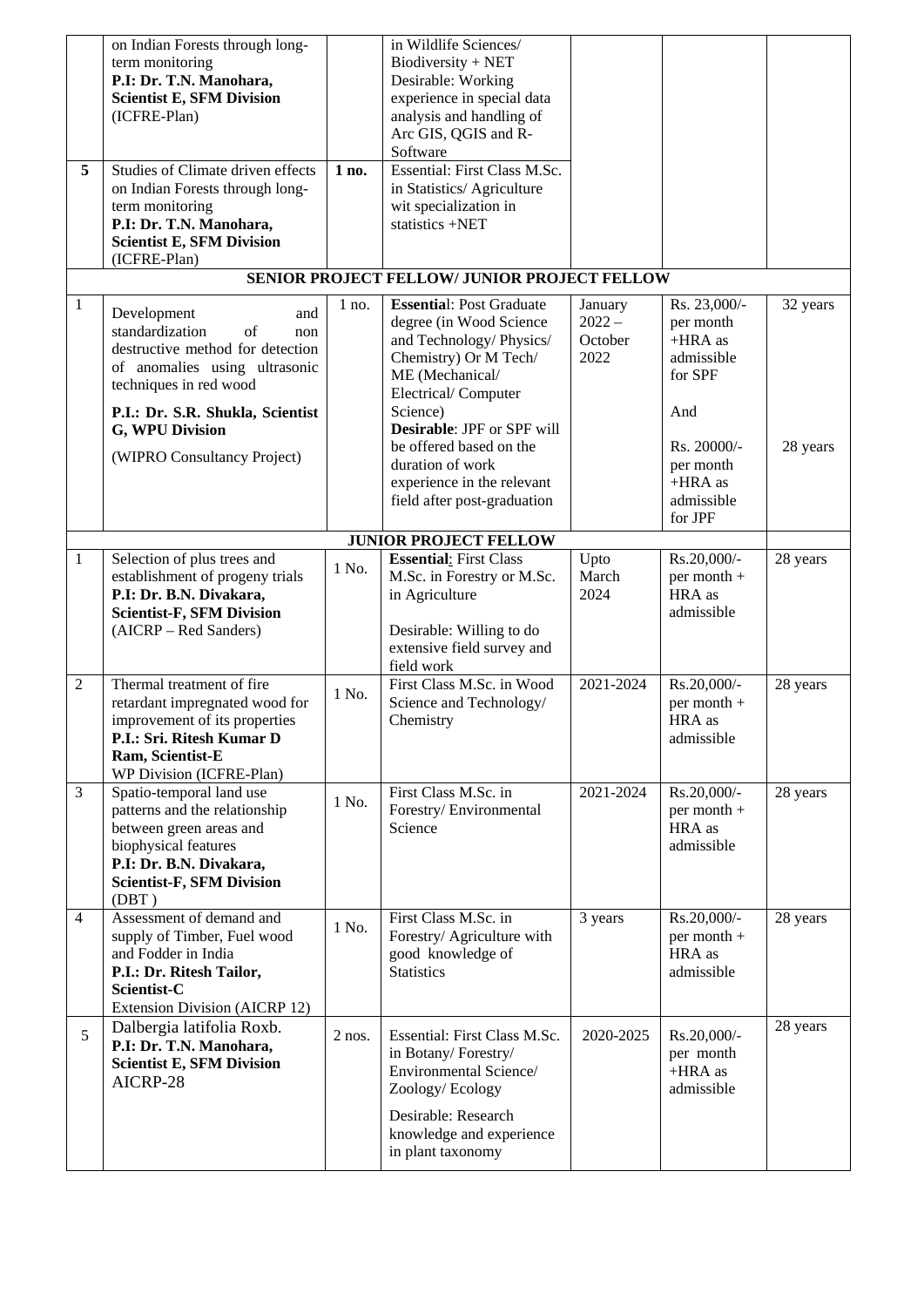| 6              | Preparation of Forest Soil<br>Health Card and<br>Strengthening of soil lab<br>PI: Dr. M V Durai,<br><b>Scientist-C, SFM Division</b><br>(AICRP – Soil Health Card)                                                                                                                                     | $1$ no. | M.Sc. (Forestry/<br>Agriulture/Horticulture/<br><b>Environmental Sciences)</b><br>with specialization in Soil<br>Science and Chemistry                                        | Upto<br>March<br>2023          | Rs.20,000/-<br>per month +<br>HRA as<br>admissible | 28 years        |
|----------------|--------------------------------------------------------------------------------------------------------------------------------------------------------------------------------------------------------------------------------------------------------------------------------------------------------|---------|-------------------------------------------------------------------------------------------------------------------------------------------------------------------------------|--------------------------------|----------------------------------------------------|-----------------|
|                |                                                                                                                                                                                                                                                                                                        |         | PROJECT ASSISTANT                                                                                                                                                             |                                |                                                    |                 |
| $\mathbf{1}$   | Distinguishing Dalbergia<br>latifolia Roxb. and D. sissoo<br>DC. Woods using anatomy,<br>chromatography near infrared<br>spectroscopy and molecular<br>marker techniques.<br>Component- III: NIR<br>Spectroscopy<br>P.I. Dr. S.R. Shukla, Scientist<br>F, WP Division<br>Funding Agency: (ICFRE- Plan) | 1 No.   | Graduate degree in<br>Forestry or Basic Sciences<br>with Physics/ Chemistry/<br>Mathematics as one of the<br>subjects                                                         | April 2020<br>to March<br>2023 | Rs. 19,000/-<br>consolidated                       | No age<br>limit |
| 2              | Studies of Climate driven effects<br>on Indian Forests through long-<br>term monitoring<br>P.I: Dr. T.N. Manohara,<br><b>Scientist E, WPU Division</b><br>(ICFRE-Plan)<br>$(AICRP-31)$                                                                                                                 | 1 No.   | <b>Essential: First Class</b><br>In any science degree<br>Desirable: Working<br>experience in forests,<br>working experience in<br>computation of data and<br>data management | 2020-2025                      | Rs.19,000/-<br>consolidated                        | No age<br>limit |
| 3              | Preparation of Forest Soil<br>Health Card and Strengthening<br>of soil lab<br>PI: Dr. M V Durai,<br><b>Scientist-C, SFM Division</b><br>(AICRP - Soil Health Card)                                                                                                                                     | 1 No.   | Graduate Degree in Life<br>Sciences                                                                                                                                           | <b>Upto 2023</b>               | Rs.19,000/-<br>consolidated                        | No age<br>limit |
| $\overline{4}$ | Phytochemical<br><b>Studies</b><br>of<br>Pterocarpus santalinus Bark for<br>its Potential Utilization".<br>Co-PI: Dr. S.R. Shukla;<br>Scientist-G, WPU Division (PI:<br>Dr. Rakesh Kumar, Sci-E, Wood<br>Processing Division, IWST)                                                                    | 1 No.   | Graduate<br>degree<br>in<br>Forestry or Basic Sciences<br>with Physics / Chemistry /<br>Mathematics as one of the<br>subjects.                                                | Upto<br>March<br>2023          | Rs.19,000/-<br>consolidated                        | No age<br>limit |

# **Terms and conditions:**

- 1. The upper age limit for JRFs/SPFS/JPFs is relaxable by 5 years for SC/ST/Women/Physically Handicapped and OBC candidates.
- 2. Candidates should submit their bio-data in person, while attending the interview, from 9.30 AM to 10.30 AM. The registration process will be closed by the above specified time on the date of walk-in-interview.
- 3. The position is purely temporary and co-terminus with the project.
- 4. If at any time, in the opinion of the Director of the Institute you are found neglectful or unable to carry out research or guilty of conduct unbecoming of fellowship holder, the Director shall have the power to terminate your fellowship at any time without notice.
- 5. The position can also be terminated at any time by the Director without assigning any reason or earlier depending on the performance of the candidates.
- 6. Recruitment for the above temporary positions is governed by rules of the Indian Council of Forestry Research and Education and does not guarantee subsequent employment in any Institutes under the Council.
- 7. Candidates should bring original testimonials on date of birth, educational qualification and community certificate for verification. Attested copies of the same are to be attached with bio-data form while appearing for the interview for each project seperately. Candidates without Provisional Certificate/Degree Certificate awarded by the Universities will not be permitted to attend the interview.
- 8. Canvassing in any form will disqualify the candidate.
- 9. The Director, IWST reserves the right to increase or decrease the number of positions without assigning any reason.